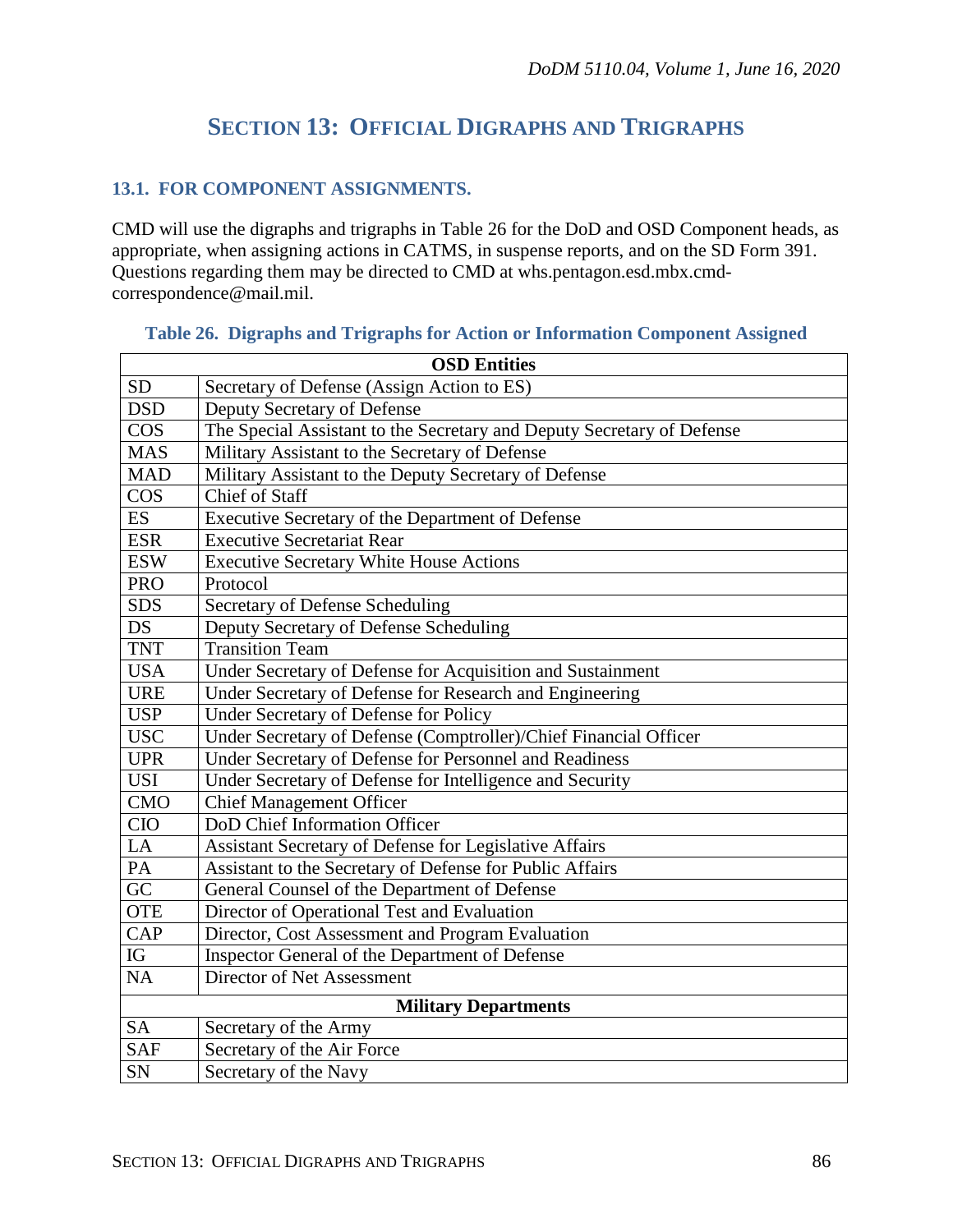|                                 | <b>Joint Chiefs of Staff</b>                      |  |  |  |  |
|---------------------------------|---------------------------------------------------|--|--|--|--|
| (Listed in Order of Precedence) |                                                   |  |  |  |  |
| <b>JCS</b>                      | Chairman of the Joint Chiefs of Staff             |  |  |  |  |
| <b>DJS</b>                      | Director, Joint Staff                             |  |  |  |  |
|                                 | <b>Defense Agencies</b>                           |  |  |  |  |
|                                 | (Listed in Alphabetical Order)                    |  |  |  |  |
| <b>ARP</b>                      | Defense Advanced Research Projects Agency         |  |  |  |  |
| <b>CAA</b>                      | Defense Contract Audit Agency                     |  |  |  |  |
| <b>CMA</b>                      | <b>Defense Contract Management Agency</b>         |  |  |  |  |
| <b>DCM</b>                      | Defense Commissary Agency                         |  |  |  |  |
| <b>DFS</b>                      | Defense Finance and Accounting Service            |  |  |  |  |
| <b>DHA</b>                      | Defense Health Agency                             |  |  |  |  |
| <b>DIA</b>                      | Defense Intelligence Agency                       |  |  |  |  |
| <b>DLA</b>                      | Defense Logistics Agency                          |  |  |  |  |
| <b>DLSA</b>                     | Defense Legal Services Agency                     |  |  |  |  |
| <b>DSA</b>                      | Defense Information Systems Agency                |  |  |  |  |
| <b>DPAA</b>                     | Defense POW/MIA Accounting Agency                 |  |  |  |  |
| <b>DSC</b>                      | <b>Defense Security Cooperation Agency</b>        |  |  |  |  |
| <b>DSS</b>                      | Defense Counterintelligence and Security Agency   |  |  |  |  |
| <b>DTR</b>                      | <b>Defense Threat Reduction Agency</b>            |  |  |  |  |
| <b>MDA</b>                      | Missile Defense Agency                            |  |  |  |  |
| <b>NGA</b>                      | National Geospatial-Intelligence Agency           |  |  |  |  |
| <b>NRO</b>                      | <b>National Reconnaissance Office</b>             |  |  |  |  |
| <b>NSA</b>                      | National Security Agency/Central Security Service |  |  |  |  |
| <b>PPA</b>                      | Pentagon Force Protection Agency                  |  |  |  |  |
| <b>SDA</b>                      | <b>Space Development Agency</b>                   |  |  |  |  |
|                                 | <b>Field Activities</b>                           |  |  |  |  |
|                                 | (Listed in Alphabetical Order)                    |  |  |  |  |
| <b>DMA</b>                      | Defense Media Activity                            |  |  |  |  |
| <b>DTIC</b>                     | <b>Defense Technical Information Center</b>       |  |  |  |  |
| <b>DTSA</b>                     | Defense Technology Security Administration        |  |  |  |  |
| <b>DODEA</b>                    | <b>DoD</b> Education Activity                     |  |  |  |  |
| <b>HRA</b>                      | DoD Human Resources Activity                      |  |  |  |  |
| <b>TRMC</b>                     | DoD Test Resource Management Center               |  |  |  |  |
| <b>OEA</b>                      | Office of Economic Adjustment                     |  |  |  |  |
| <b>WHS</b>                      | <b>Washington Headquarters Services</b>           |  |  |  |  |
| <b>Other Activities</b>         |                                                   |  |  |  |  |
| AAE                             | Army-Air Force Exchange Service                   |  |  |  |  |
| CAB                             | Cables                                            |  |  |  |  |
| <b>CMD</b>                      | <b>Correspondence Management Division</b>         |  |  |  |  |
| <b>DBB</b>                      | <b>Defense Business Board</b>                     |  |  |  |  |
| <b>DPR</b>                      | <b>Defense Performance Review</b>                 |  |  |  |  |
| IGA                             | Special Inspector General Afghanistan             |  |  |  |  |
| IGI                             | Special Inspector General Iraq                    |  |  |  |  |

|  | Table 26. Digraphs and Trigraphs for Action or Information Agency Assigned, Continued |  |  |  |  |  |  |
|--|---------------------------------------------------------------------------------------|--|--|--|--|--|--|
|--|---------------------------------------------------------------------------------------|--|--|--|--|--|--|